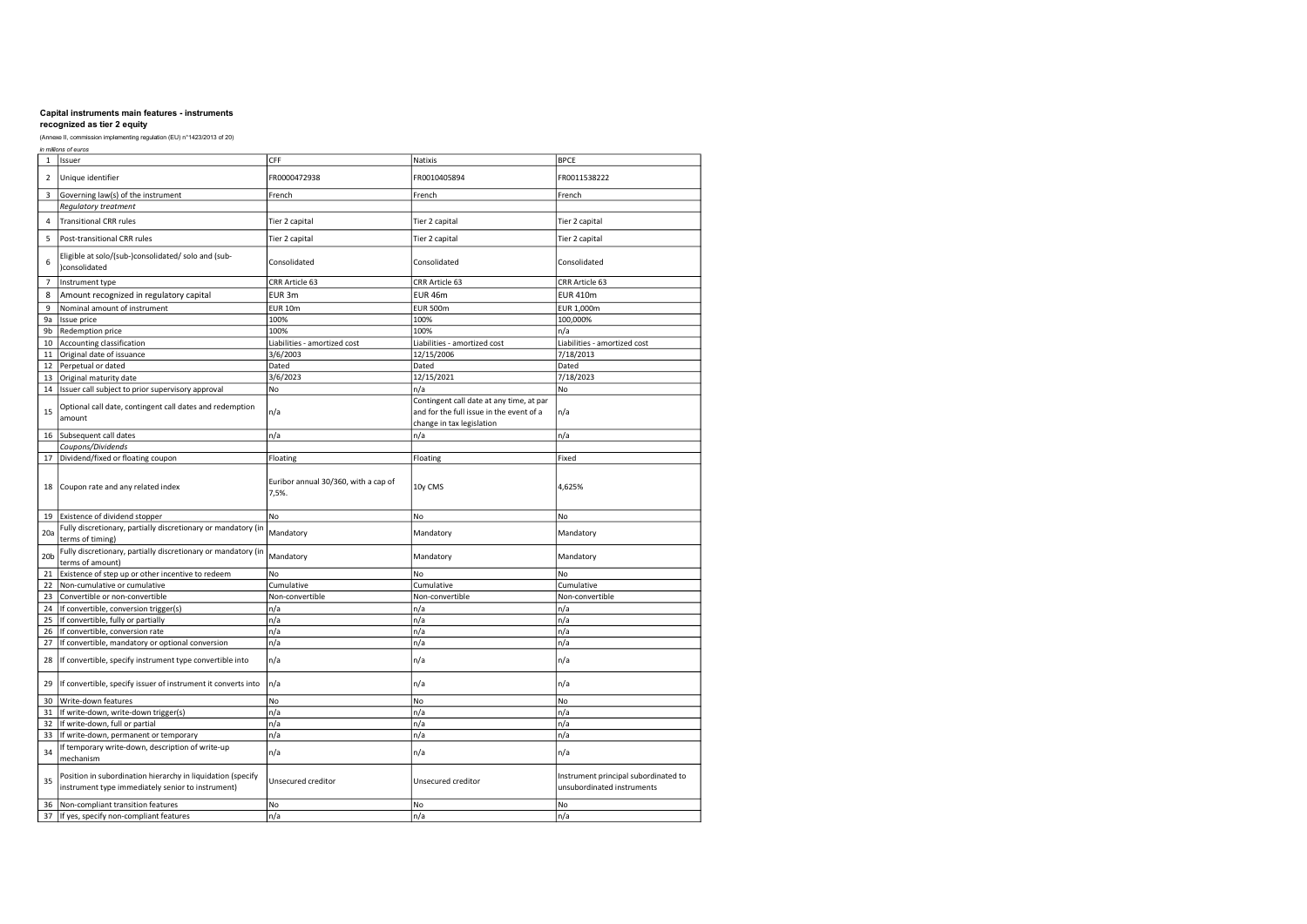## recognized as tier 2 equity

|                         | in millions of euros                                                                                             |                                                                    |                                                                    |                                                                    |                                                                                                                                                |  |  |
|-------------------------|------------------------------------------------------------------------------------------------------------------|--------------------------------------------------------------------|--------------------------------------------------------------------|--------------------------------------------------------------------|------------------------------------------------------------------------------------------------------------------------------------------------|--|--|
| 1                       | <b>Issuer</b>                                                                                                    | <b>BPCE</b>                                                        | <b>BPCE</b>                                                        | <b>BPCE</b>                                                        | <b>BPCE</b>                                                                                                                                    |  |  |
| $\overline{2}$          | Unique identifier                                                                                                | 144A: US05578QAA13 / Reg S:<br>US05578UAA25                        | 144A: US05578QAB95 / Reg S:<br>US05578UAB08                        | FR0011855287                                                       | FR0012018851                                                                                                                                   |  |  |
| $\overline{\mathbf{3}}$ | Governing law(s) of the instrument                                                                               | New York State                                                     | New York State                                                     | French                                                             | French                                                                                                                                         |  |  |
|                         | Regulatory treatment                                                                                             |                                                                    |                                                                    |                                                                    |                                                                                                                                                |  |  |
| 4                       | <b>Transitional CRR rules</b>                                                                                    | Tier 2 capital                                                     | Tier 2 capital                                                     | Tier 2 capital                                                     | Tier 2 capital                                                                                                                                 |  |  |
| 5                       | Post-transitional CRR rules                                                                                      | Tier 2 capital                                                     | Tier 2 capital                                                     | Tier 2 capital                                                     | Tier 2 capital                                                                                                                                 |  |  |
| 6                       | Eligible at solo/(sub-)consolidated/ solo and (sub-<br>)consolidated                                             | Consolidated                                                       | Consolidated                                                       | Consolidated                                                       | Consolidated                                                                                                                                   |  |  |
| $\overline{7}$          | Instrument type                                                                                                  | CRR Article 63                                                     | CRR Article 63                                                     | CRR Article 63                                                     | CRR Article 63                                                                                                                                 |  |  |
| 8                       | Amount recognized in regulatory capital                                                                          | <b>EUR 585m</b>                                                    | <b>EUR 774m</b>                                                    | <b>EUR 874m</b>                                                    | EUR 0m                                                                                                                                         |  |  |
| $\overline{9}$          | Nominal amount of instrument                                                                                     | USD 1,500m                                                         | USD 1,500m                                                         | <b>GBP 750m</b>                                                    | EUR 1,000m                                                                                                                                     |  |  |
| 9a                      | Issue price                                                                                                      | 100%                                                               | 99,815%                                                            | 100%                                                               | 100%                                                                                                                                           |  |  |
| 9b                      | Redemption price                                                                                                 | n/a                                                                | n/a                                                                | n/a                                                                | n/a                                                                                                                                            |  |  |
| 10                      | Accounting classification                                                                                        | Liabilities - amortized cost                                       | Liabilities - amortized cost                                       | Liabilities - amortized cost                                       | Liabilities - amortized cost                                                                                                                   |  |  |
| 11                      | Original date of issuance                                                                                        | 10/22/2013                                                         | 1/21/2014                                                          | 4/16/2014                                                          | 7/8/2014                                                                                                                                       |  |  |
| 12                      | Perpetual or dated                                                                                               | Dated                                                              | Dated                                                              | Dated                                                              | Dated                                                                                                                                          |  |  |
| 13                      | Original maturity date                                                                                           | 10/22/2023                                                         | 7/21/2024                                                          | 4/16/2029                                                          | 7/8/2026                                                                                                                                       |  |  |
| 14                      | Issuer call subject to prior supervisory approval                                                                | No                                                                 | No                                                                 | No                                                                 | Yes                                                                                                                                            |  |  |
| 15                      | Optional call date, contingent call dates and redemption<br>amount                                               | n/a                                                                | n/a                                                                | n/a                                                                | 7/8/2021 at par                                                                                                                                |  |  |
| 16                      | Subsequent call dates                                                                                            | n/a                                                                | n/a                                                                | n/a                                                                | n/a                                                                                                                                            |  |  |
|                         | Coupons/Dividends                                                                                                |                                                                    |                                                                    |                                                                    |                                                                                                                                                |  |  |
| 17                      | Dividend/fixed or floating coupon                                                                                | Fixed                                                              | Fixed                                                              | Fixed                                                              | Fixed                                                                                                                                          |  |  |
| 18                      | Coupon rate and any related index                                                                                | 5,70%                                                              | 5,15%                                                              | 5,15%                                                              | 2.75% until 7/8/2021, then fixed rate<br>determined at the call date by the sum<br>of the 5-year mid-swap EUR + 1.83% if<br>call not exercised |  |  |
|                         | 19 Existence of dividend stopper                                                                                 | No                                                                 | No                                                                 | No                                                                 | No.                                                                                                                                            |  |  |
| 20a                     | Fully discretionary, partially discretionary or mandatory (in<br>terms of timing)                                | Mandatory                                                          | Mandatory                                                          | Mandatory                                                          | Mandatory                                                                                                                                      |  |  |
| 20 <sub>b</sub>         | Fully discretionary, partially discretionary or mandatory (in<br>terms of amount)                                | Mandatory                                                          | Mandatory                                                          | Mandatory                                                          | Mandatory                                                                                                                                      |  |  |
| 21                      | Existence of step up or other incentive to redeem                                                                | No                                                                 | No                                                                 | No                                                                 | No                                                                                                                                             |  |  |
| 22                      | Non-cumulative or cumulative                                                                                     | Cumulative                                                         | Cumulative                                                         | Cumulative                                                         | Cumulative                                                                                                                                     |  |  |
| 23                      | Convertible or non-convertible                                                                                   | Non-convertible                                                    | Non-convertible                                                    | Non-convertible                                                    | Non-convertible                                                                                                                                |  |  |
| 24                      | If convertible, conversion trigger(s)                                                                            | n/a                                                                | n/a                                                                | n/a                                                                | n/a                                                                                                                                            |  |  |
| 25                      | If convertible, fully or partially                                                                               | n/a                                                                | n/a                                                                | n/a                                                                | n/a                                                                                                                                            |  |  |
| 26                      | If convertible, conversion rate                                                                                  | n/a                                                                | n/a                                                                | n/a                                                                | n/a                                                                                                                                            |  |  |
| 27                      | If convertible, mandatory or optional conversion                                                                 | n/a                                                                | n/a                                                                | n/a                                                                | n/a                                                                                                                                            |  |  |
| 28                      | If convertible, specify instrument type convertible into                                                         | n/a                                                                | n/a                                                                | n/a                                                                | n/a                                                                                                                                            |  |  |
| 29                      | If convertible, specify issuer of instrument it converts into                                                    | n/a                                                                | n/a                                                                | n/a                                                                | n/a                                                                                                                                            |  |  |
| 30                      | Write-down features                                                                                              | No                                                                 | No                                                                 | No                                                                 | No                                                                                                                                             |  |  |
| 31                      | If write-down, write-down trigger(s)                                                                             | n/a                                                                | n/a                                                                | n/a                                                                | n/a                                                                                                                                            |  |  |
| 32                      | If write-down, full or partial                                                                                   | n/a                                                                | n/a                                                                | n/a                                                                | n/a                                                                                                                                            |  |  |
| 33                      | If write-down, permanent or temporary                                                                            | n/a                                                                | n/a                                                                | n/a                                                                | n/a                                                                                                                                            |  |  |
| 34                      | If temporary write-down, description of write-up<br>mechanism                                                    | n/a                                                                | n/a                                                                | n/a                                                                | n/a                                                                                                                                            |  |  |
| 35                      | Position in subordination hierarchy in liquidation (specify<br>instrument type immediately senior to instrument) | Instrument principal subordinated to<br>unsubordinated instruments | Instrument principal subordinated to<br>unsubordinated instruments | Instrument principal subordinated to<br>unsubordinated instruments | Instrument (principal and interest)<br>subordinated to unsubordinated<br>instruments                                                           |  |  |
| 36                      | Non-compliant transition features                                                                                | No                                                                 | No                                                                 | No                                                                 | No                                                                                                                                             |  |  |
| 37                      | If yes, specify non-compliant features                                                                           | n/a                                                                | n/a                                                                | n/a                                                                | n/a                                                                                                                                            |  |  |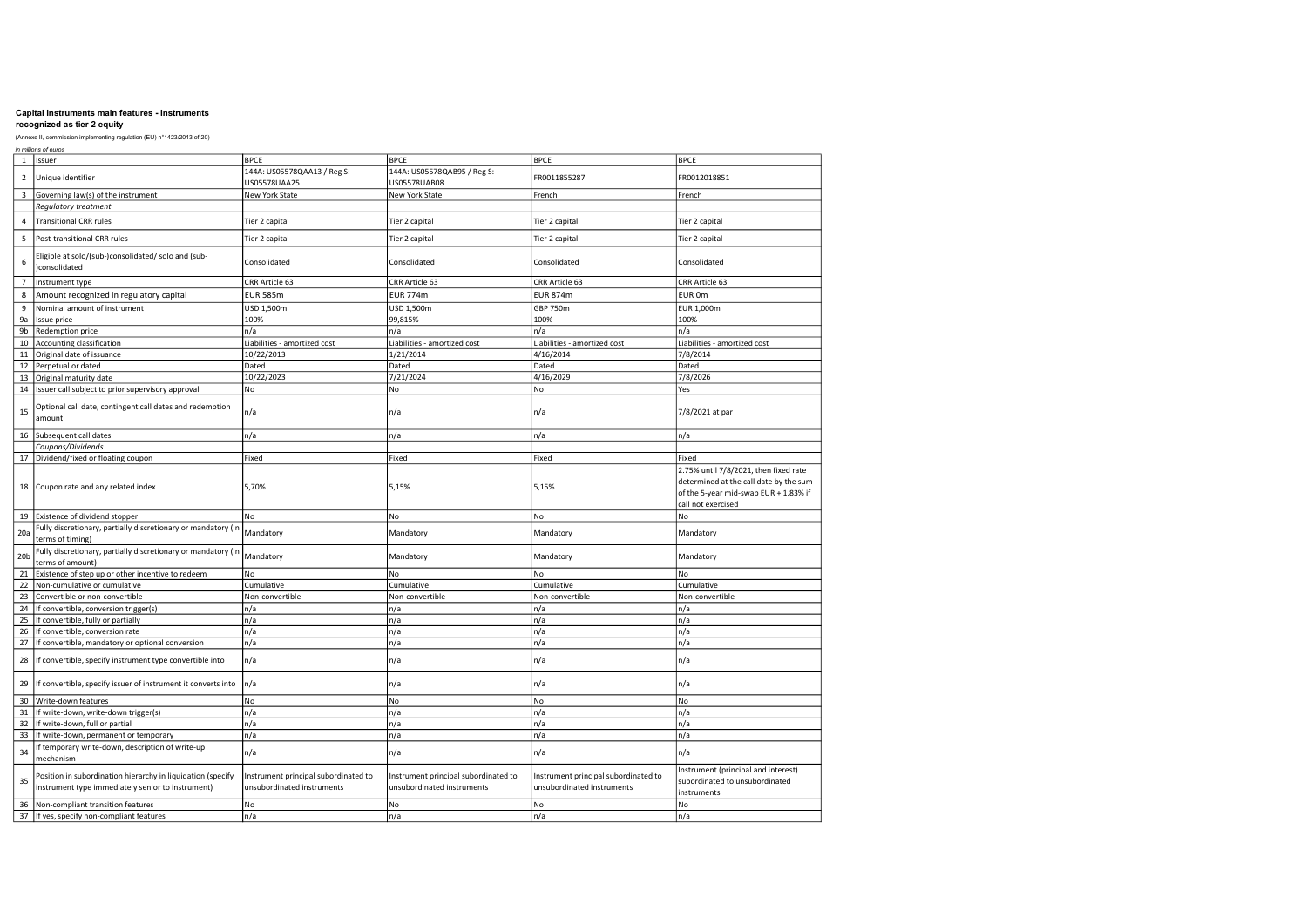## recognized as tier 2 equity

|                 | in millions of euros                                                                                             |                                                                                      |                                                                                      |                                                                                      |                                                                                      |  |  |
|-----------------|------------------------------------------------------------------------------------------------------------------|--------------------------------------------------------------------------------------|--------------------------------------------------------------------------------------|--------------------------------------------------------------------------------------|--------------------------------------------------------------------------------------|--|--|
| $\mathbf{1}$    | <b>lissuer</b>                                                                                                   | <b>BPCE</b>                                                                          | <b>BPCE</b>                                                                          | <b>BPCE</b>                                                                          | <b>BPCE</b>                                                                          |  |  |
| $\overline{2}$  | Unique identifier                                                                                                | 144A: US05578QAC78 / Reg S:<br>US05578UAC80                                          | FR0011952621                                                                         | FR0011952647                                                                         | 144A: US05578QAD51 / Reg S:<br>US05578UAD63                                          |  |  |
| 3               | Governing law(s) of the instrument                                                                               | New York State                                                                       | French                                                                               | French                                                                               | New York State                                                                       |  |  |
|                 | <b>Requlatory treatment</b>                                                                                      |                                                                                      |                                                                                      |                                                                                      |                                                                                      |  |  |
| 4               | <b>Transitional CRR rules</b>                                                                                    | Tier 2 capital                                                                       | Tier 2 capital                                                                       | Tier 2 capital                                                                       | Tier 2 capital                                                                       |  |  |
| 5               | Post-transitional CRR rules                                                                                      | Tier 2 capital                                                                       | Tier 2 capital                                                                       | Tier 2 capital                                                                       | Tier 2 capital                                                                       |  |  |
| 6               | Eligible at solo/(sub-)consolidated/ solo and (sub-<br>)consolidated                                             | Consolidated                                                                         | Consolidated                                                                         | Consolidated                                                                         | Consolidated                                                                         |  |  |
| $\overline{7}$  | Instrument type                                                                                                  | CRR Article 63                                                                       | CRR Article 63                                                                       | CRR Article 63                                                                       | CRR Article 63                                                                       |  |  |
| 8               | Amount recognized in regulatory capital                                                                          | <b>EUR 410m</b>                                                                      | <b>EUR 350m</b>                                                                      | <b>EUR 524m</b>                                                                      | <b>EUR 782m</b>                                                                      |  |  |
| $\mathsf g$     | Nominal amount of instrument                                                                                     | <b>USD 800m</b>                                                                      | <b>EUR 350m</b>                                                                      | <b>EUR 525m</b>                                                                      | USD 1,250m                                                                           |  |  |
| 9a              | Issue price                                                                                                      | 99%                                                                                  | 100,520%                                                                             | 100%                                                                                 | 98,577%                                                                              |  |  |
| 9b              | Redemption price                                                                                                 | n/a                                                                                  | n/a                                                                                  | n/a                                                                                  | n/a                                                                                  |  |  |
| 10              | Accounting classification                                                                                        | Liabilities - amortized cost                                                         | Liabilities - amortized cost                                                         | Liabilities - amortized cost                                                         | Liabilities - amortized cost                                                         |  |  |
| 11              | Original date of issuance                                                                                        | 7/11/2014                                                                            | 7/25/2014                                                                            | 7/25/2014                                                                            | 9/15/2014                                                                            |  |  |
| 12              | Perpetual or dated                                                                                               | Dated                                                                                | Dated                                                                                | Dated                                                                                | Dated                                                                                |  |  |
| 13              | Original maturity date                                                                                           | 7/11/2024                                                                            | 6/25/2026                                                                            | 6/25/2026                                                                            | 3/15/2025                                                                            |  |  |
| $14\,$          | Issuer call subject to prior supervisory approval                                                                | No                                                                                   | No                                                                                   | No                                                                                   | No                                                                                   |  |  |
| 15              | Optional call date, contingent call dates and redemption<br>amount                                               | n/a                                                                                  | n/a                                                                                  | n/a                                                                                  | n/a                                                                                  |  |  |
| 16              | Subsequent call dates                                                                                            | n/a                                                                                  | n/a                                                                                  | n/a                                                                                  | n/a                                                                                  |  |  |
|                 | Coupons/Dividends                                                                                                |                                                                                      |                                                                                      |                                                                                      |                                                                                      |  |  |
| 17              | Dividend/fixed or floating coupon                                                                                | Fixed                                                                                | Fixed                                                                                | Zero coupon                                                                          | Fixed                                                                                |  |  |
| 18              | Coupon rate and any related index                                                                                | 4,625%                                                                               | 3,85%                                                                                | Zero coupon, with redemption at<br>156.8595%                                         | 4,50%                                                                                |  |  |
| 19              | Existence of dividend stopper                                                                                    | No                                                                                   | No                                                                                   | No                                                                                   | No                                                                                   |  |  |
| 20a             | Fully discretionary, partially discretionary or mandatory (in<br>terms of timing)                                | Mandatory                                                                            | Mandatory                                                                            | Mandatory                                                                            | Mandatory                                                                            |  |  |
| 20 <sub>b</sub> | Fully discretionary, partially discretionary or mandatory (in<br>terms of amount)                                | Mandatory                                                                            | Mandatory                                                                            | Mandatory                                                                            | Mandatory                                                                            |  |  |
| 21              | Existence of step up or other incentive to redeem                                                                | No                                                                                   | No                                                                                   | No                                                                                   | No                                                                                   |  |  |
| 22              | Non-cumulative or cumulative                                                                                     | Cumulative                                                                           | Cumulative                                                                           | Cumulative                                                                           | Cumulative                                                                           |  |  |
| 23              | Convertible or non-convertible                                                                                   | Non-convertible                                                                      | Non-convertible                                                                      | Non-convertible                                                                      | Non-convertible                                                                      |  |  |
| 24              | If convertible, conversion trigger(s)                                                                            | n/a                                                                                  | n/a                                                                                  | n/a                                                                                  | n/a                                                                                  |  |  |
| 25              | If convertible, fully or partially                                                                               | n/a                                                                                  | n/a                                                                                  | n/a                                                                                  | n/a                                                                                  |  |  |
| 26              | If convertible, conversion rate                                                                                  | n/a                                                                                  | n/a                                                                                  | n/a                                                                                  | n/a                                                                                  |  |  |
| 27              | If convertible, mandatory or optional conversion                                                                 | n/a                                                                                  | n/a                                                                                  | n/a                                                                                  | n/a                                                                                  |  |  |
| 28              | If convertible, specify instrument type convertible into                                                         | n/a                                                                                  | n/a                                                                                  | n/a                                                                                  | n/a                                                                                  |  |  |
| 29              | If convertible, specify issuer of instrument it converts into                                                    | n/a                                                                                  | n/a                                                                                  | n/a                                                                                  | n/a                                                                                  |  |  |
| 30              | Write-down features                                                                                              | No                                                                                   | No                                                                                   | No                                                                                   | No                                                                                   |  |  |
| 31              | If write-down, write-down trigger(s)                                                                             | n/a                                                                                  | n/a                                                                                  | n/a                                                                                  | n/a                                                                                  |  |  |
| 32              | If write-down, full or partial                                                                                   | n/a                                                                                  | n/a                                                                                  | n/a                                                                                  | n/a                                                                                  |  |  |
| 33              | If write-down, permanent or temporary                                                                            | n/a                                                                                  | n/a                                                                                  | n/a                                                                                  | n/a                                                                                  |  |  |
| 34              | If temporary write-down, description of write-up<br>mechanism                                                    | n/a                                                                                  | n/a                                                                                  | n/a                                                                                  | n/a                                                                                  |  |  |
| 35              | Position in subordination hierarchy in liquidation (specify<br>instrument type immediately senior to instrument) | Instrument (principal and interest)<br>subordinated to unsubordinated<br>instruments | Instrument (principal and interest)<br>subordinated to unsubordinated<br>instruments | Instrument (principal and interest)<br>subordinated to unsubordinated<br>instruments | Instrument (principal and interest)<br>subordinated to unsubordinated<br>instruments |  |  |
| 36              | Non-compliant transition features                                                                                | No                                                                                   | No                                                                                   | No                                                                                   | No                                                                                   |  |  |
| 37              | If yes, specify non-compliant features                                                                           | n/a                                                                                  | n/a                                                                                  | n/a                                                                                  | n/a                                                                                  |  |  |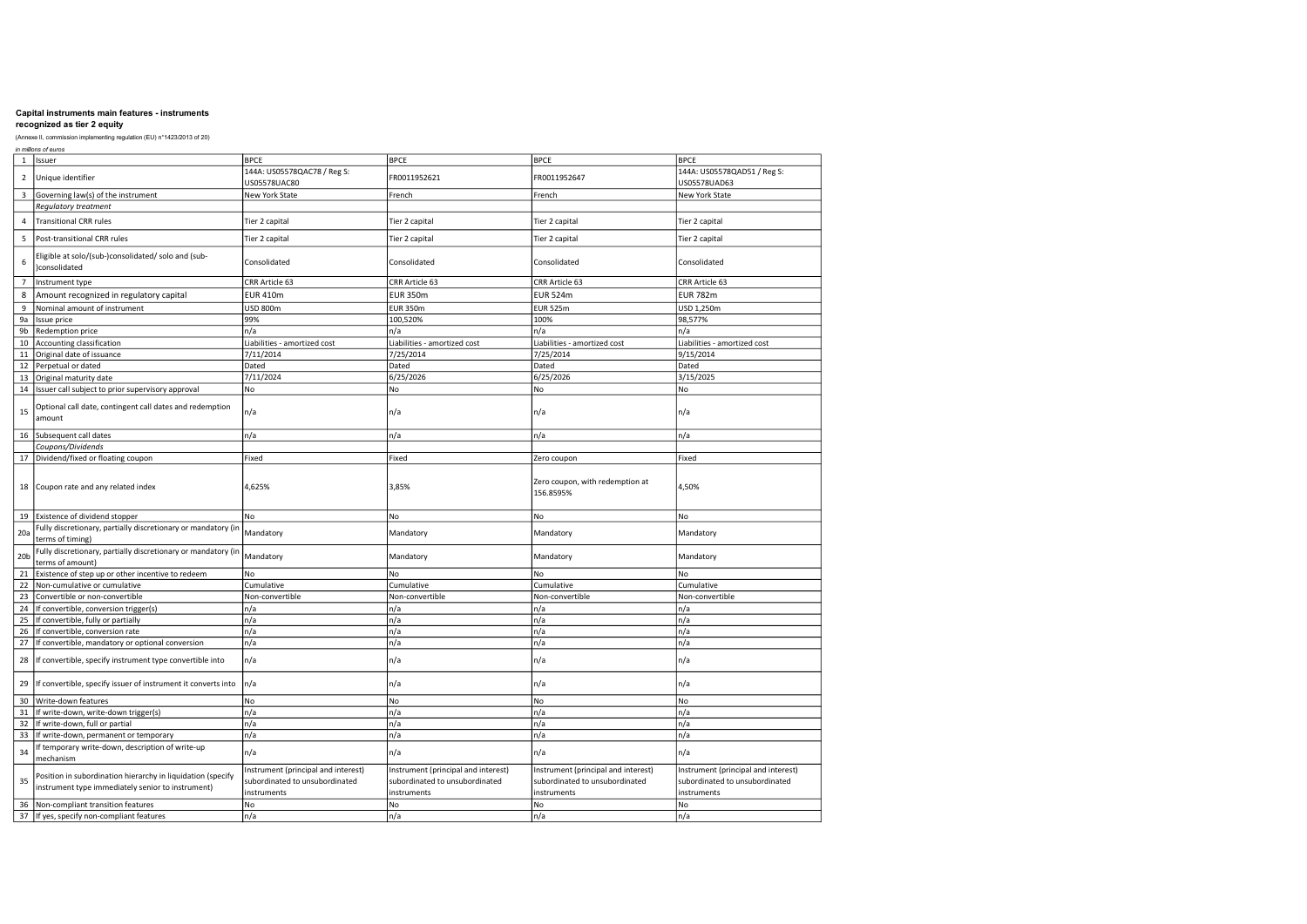## recognized as tier 2 equity

|                 | in millions of euros                                                                                             |                                                                                      |                                                                                      |                                                                                      |
|-----------------|------------------------------------------------------------------------------------------------------------------|--------------------------------------------------------------------------------------|--------------------------------------------------------------------------------------|--------------------------------------------------------------------------------------|
| $\mathbf 1$     | Issuer                                                                                                           | <b>BPCE</b>                                                                          | <b>BPCE</b>                                                                          | <b>BPCE</b>                                                                          |
| $\overline{2}$  | Unique identifier                                                                                                | FR0012174597                                                                         | JP525021AF10                                                                         | JP525021CF18                                                                         |
| 3               | Governing law(s) of the instrument                                                                               | French                                                                               | Japanese                                                                             | Japanese                                                                             |
|                 | Regulatory treatment                                                                                             |                                                                                      |                                                                                      |                                                                                      |
| $\overline{4}$  | <b>Transitional CRR rules</b>                                                                                    | Tier 2 capital                                                                       | Tier 2 capital                                                                       | Tier 2 capital                                                                       |
| 5               | Post-transitional CRR rules                                                                                      | Tier 2 capital                                                                       | Tier 2 capital                                                                       | Tier 2 capital                                                                       |
| 6               | Eligible at solo/(sub-)consolidated/ solo and (sub-<br>)consolidated                                             | Consolidated                                                                         | Consolidated                                                                         | Consolidated                                                                         |
| $\overline{7}$  | Instrument type                                                                                                  | CRR Article 63                                                                       | CRR Article 63                                                                       | CRR Article 63                                                                       |
| 8               | Amount recognized in regulatory capital                                                                          | <b>EUR 267m</b>                                                                      | <b>EUR 148m</b>                                                                      | EUR 72m                                                                              |
| 9               | Nominal amount of instrument                                                                                     | <b>EUR 410m</b>                                                                      | JPY 27,200m                                                                          | JPY 13,200m                                                                          |
| 9a              | Issue price                                                                                                      | 99,563%                                                                              | 100,000%                                                                             | 100,000%                                                                             |
| 9b              | Redemption price                                                                                                 | n/a                                                                                  | 100%                                                                                 | 100%                                                                                 |
| 10              | Accounting classification                                                                                        | Liabilities - amortized cost                                                         | Liabilities - amortized cost                                                         | Liabilities - amortized cost                                                         |
| 11              | Original date of issuance                                                                                        | 9/30/2014                                                                            | 1/30/2015                                                                            | 1/30/2015                                                                            |
| 12              | Perpetual or dated                                                                                               | Dated                                                                                | Dated                                                                                | Dated                                                                                |
| 13              | Original maturity date                                                                                           | 9/30/2024                                                                            | 1/30/2025                                                                            | 1/30/2025                                                                            |
| 14              | Issuer call subject to prior supervisory approval                                                                | No                                                                                   | No                                                                                   | No                                                                                   |
| 15              | Optional call date, contingent call dates and redemption<br>amount                                               | n/a                                                                                  | n/a                                                                                  | n/a                                                                                  |
| 16              | Subsequent call dates                                                                                            | n/a                                                                                  | n/a                                                                                  | n/a                                                                                  |
|                 | Coupons/Dividends                                                                                                |                                                                                      |                                                                                      |                                                                                      |
| 17              | Dividend/fixed or floating coupon                                                                                | Fixed                                                                                | Fixed                                                                                | Floating                                                                             |
| 18              | Coupon rate and any related index                                                                                | 2,88%                                                                                | 2.047%                                                                               | JPY 3M Libor (ICE Benchmark<br>Administration Limited) + 1.61%                       |
| 19              | Existence of dividend stopper                                                                                    | No                                                                                   | No                                                                                   | No                                                                                   |
| 20a             | Fully discretionary, partially discretionary or mandatory (in<br>terms of timing)                                | Mandatory                                                                            | Mandatory                                                                            | Mandatory                                                                            |
| 20 <sub>b</sub> | Fully discretionary, partially discretionary or mandatory (in<br>terms of amount)                                | Mandatory                                                                            | Mandatory                                                                            | Mandatory                                                                            |
| 21              | Existence of step up or other incentive to redeem                                                                | No                                                                                   | No                                                                                   | No                                                                                   |
| 22              | Non-cumulative or cumulative                                                                                     | Cumulative                                                                           | Cumulative                                                                           | Cumulative                                                                           |
| 23              | Convertible or non-convertible                                                                                   | Non-convertible                                                                      | Non-convertible                                                                      | Non-convertible                                                                      |
| 24              | If convertible, conversion trigger(s)                                                                            | n/a                                                                                  | n/a                                                                                  | n/a                                                                                  |
| 25              | If convertible, fully or partially                                                                               | n/a                                                                                  | n/a                                                                                  | n/a                                                                                  |
| 26              | If convertible, conversion rate                                                                                  | n/a                                                                                  | n/a                                                                                  | n/a                                                                                  |
| 27              | If convertible, mandatory or optional conversion                                                                 | n/a                                                                                  | n/a                                                                                  | n/a                                                                                  |
| 28              | If convertible, specify instrument type convertible into                                                         | n/a                                                                                  | n/a                                                                                  | n/a                                                                                  |
| 29              | If convertible, specify issuer of instrument it converts into                                                    | n/a                                                                                  | n/a                                                                                  | n/a                                                                                  |
| 30              | Write-down features                                                                                              | No                                                                                   | No                                                                                   | No                                                                                   |
| 31              | If write-down, write-down trigger(s)                                                                             | n/a                                                                                  | n/a                                                                                  | n/a                                                                                  |
| 32              | If write-down, full or partial                                                                                   | n/a                                                                                  | n/a                                                                                  | n/a                                                                                  |
| 33              | If write-down, permanent or temporary                                                                            | n/a                                                                                  | n/a                                                                                  | n/a                                                                                  |
| 34              | If temporary write-down, description of write-up<br>mechanism                                                    | n/a                                                                                  | n/a                                                                                  | n/a                                                                                  |
| 35              | Position in subordination hierarchy in liquidation (specify<br>instrument type immediately senior to instrument) | Instrument (principal and interest)<br>subordinated to unsubordinated<br>instruments | Instrument (principal and interest)<br>subordinated to unsubordinated<br>instruments | Instrument (principal and interest)<br>subordinated to unsubordinated<br>instruments |
| 36              | Non-compliant transition features                                                                                | No                                                                                   | No                                                                                   | No                                                                                   |
| 37              | If yes, specify non-compliant features                                                                           | n/a                                                                                  | n/a                                                                                  | n/a                                                                                  |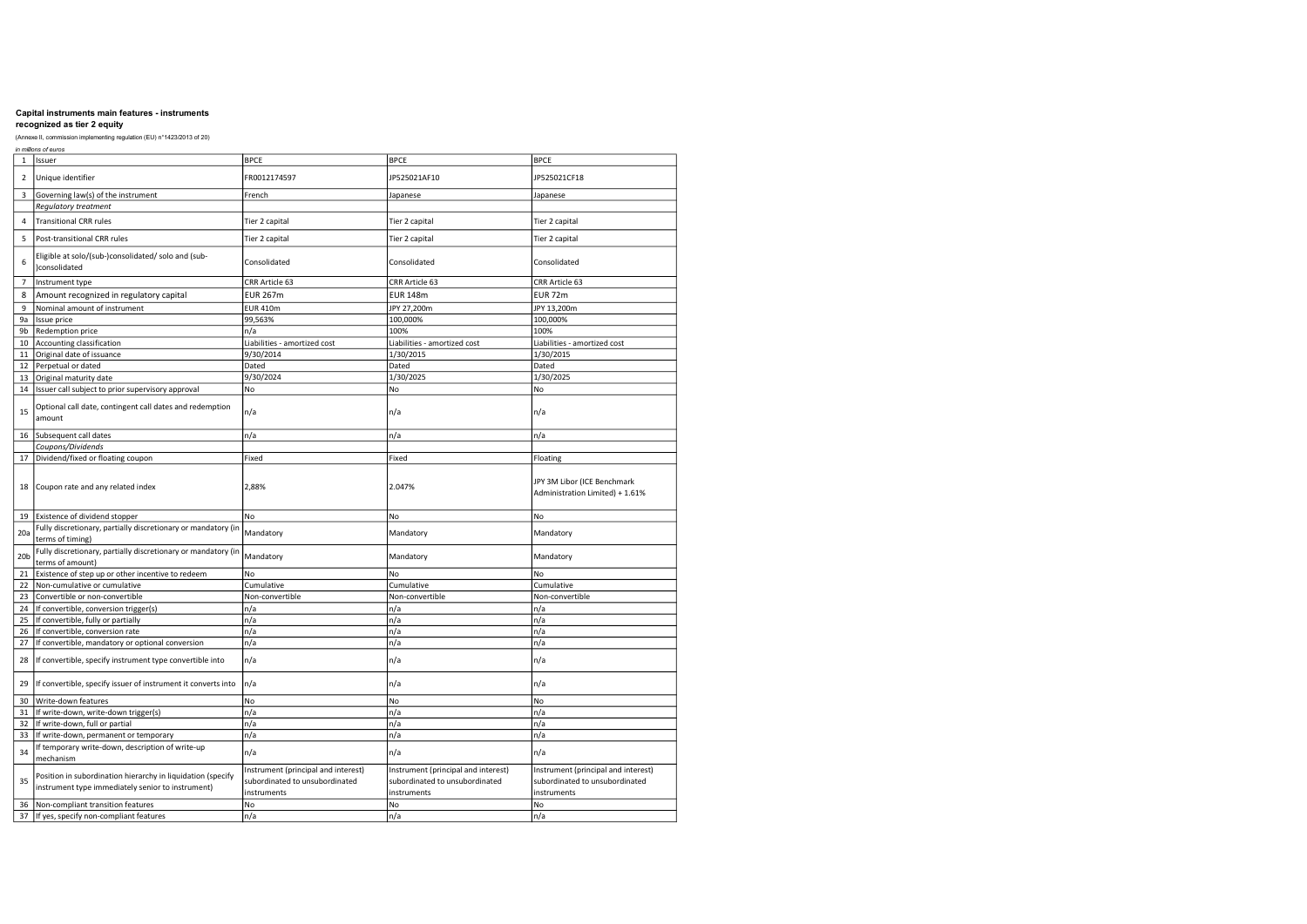### (Annexe II, commission implementing regulation (EU) n°1423/2013 of 20) in millions of euros

|                 | in millions of euros                                                                                             |                              |                                              |                              |
|-----------------|------------------------------------------------------------------------------------------------------------------|------------------------------|----------------------------------------------|------------------------------|
| $\mathbf 1$     | Issuer                                                                                                           | <b>BPCE</b>                  | <b>BPCE</b>                                  | <b>BPCE</b>                  |
| $\overline{2}$  | Unique identifier                                                                                                | FR0012401636                 | FR0012401669                                 | FR0012633345                 |
| 3               | Governing law(s) of the instrument                                                                               | French                       | French                                       | French                       |
|                 | Regulatory treatment                                                                                             |                              |                                              |                              |
| $\overline{4}$  | <b>Transitional CRR rules</b>                                                                                    | Tier 2 capital               | Tier 2 capital                               | Tier 2 capital               |
| 5               | Post-transitional CRR rules                                                                                      | Tier 2 capital               | Tier 2 capital                               | Tier 2 capital               |
| 6               | Eligible at solo/(sub-)consolidated/ solo and (sub-<br>)consolidated                                             | Consolidated                 | Consolidated                                 | Consolidated                 |
| $\overline{7}$  | Instrument type                                                                                                  | CRR Article 63               | CRR Article 63                               | CRR Article 63               |
| 8               | Amount recognized in regulatory capital                                                                          | <b>EUR 238m</b>              | <b>EUR 371m</b>                              | <b>EUR 278m</b>              |
| 9               | Nominal amount of instrument                                                                                     | <b>EUR 240m</b>              | <b>EUR 371m</b>                              | <b>EUR 375m</b>              |
| 9a              | Issue price                                                                                                      | 100,354%                     | 100%                                         | 99,270%                      |
| 9b              | Redemption price                                                                                                 | 100%                         | 100% + prime                                 | 100%                         |
| 10              | Accounting classification                                                                                        | Liabilities - amortized cost | Liabilities - amortized cost                 | Liabilities - amortized cost |
| 11              | Original date of issuance                                                                                        | 2/17/2015                    | 2/17/2015                                    | 3/24/2015                    |
| 12              | Perpetual or dated                                                                                               | Dated                        | Dated                                        | Dated                        |
| 13              | Original maturity date                                                                                           | 2/17/2027                    | 2/17/2027                                    | 3/12/2025                    |
| 14              | Issuer call subject to prior supervisory approval                                                                | No                           | No                                           | No                           |
| 15              | Optional call date, contingent call dates and redemption<br>amount                                               | n/a                          | n/a                                          | n/a                          |
| 16              | Subsequent call dates                                                                                            | n/a                          | n/a                                          | n/a                          |
|                 | Coupons/Dividends                                                                                                |                              |                                              |                              |
| 17              | Dividend/fixed or floating coupon                                                                                | Fixed                        | Zero coupon                                  | Fixed                        |
| 18              | Coupon rate and any related index                                                                                | 3,10%                        | Zero coupon, with redemption at<br>144.2461% | 2,25%                        |
| 19              | Existence of dividend stopper                                                                                    | <b>No</b>                    | No                                           | No                           |
| 20a             | Fully discretionary, partially discretionary or mandatory (in<br>terms of timing)                                | Mandatory                    | Mandatory                                    | Mandatory                    |
| 20 <sub>b</sub> | Fully discretionary, partially discretionary or mandatory (in<br>terms of amount)                                | Mandatory                    | Mandatory                                    | Mandatory                    |
| 21              | Existence of step up or other incentive to redeem                                                                | No                           | No                                           | No                           |
| 22              | Non-cumulative or cumulative                                                                                     | Cumulative                   | Cumulative                                   | Cumulative                   |
| 23              | Convertible or non-convertible                                                                                   | Non-convertible              | Non-convertible                              | Non-convertible              |
| 24              | If convertible, conversion trigger(s)                                                                            | n/a                          | n/a                                          | n/a                          |
| 25              | If convertible, fully or partially                                                                               | n/a                          | n/a                                          | n/a                          |
| 26              | If convertible, conversion rate                                                                                  | n/a                          | n/a                                          | n/a                          |
| 27              | If convertible, mandatory or optional conversion                                                                 | n/a                          | n/a                                          | n/a                          |
| 28              | If convertible, specify instrument type convertible into                                                         | n/a                          | n/a                                          | n/a                          |
| 29              | If convertible, specify issuer of instrument it converts into                                                    | n/a                          | n/a                                          | n/a                          |
| 30              | Write-down features                                                                                              | No                           | No                                           | No                           |
| 31              | If write-down, write-down trigger(s)                                                                             | n/a                          | n/a                                          | n/a                          |
| 32              | If write-down, full or partial                                                                                   | n/a                          | n/a                                          | n/a                          |
| 33              | If write-down, permanent or temporary                                                                            | n/a                          | n/a                                          | n/a                          |
| 34              | If temporary write-down, description of write-up<br>mechanism                                                    | n/a                          | n/a                                          | n/a                          |
| 35              | Position in subordination hierarchy in liquidation (specify<br>instrument type immediately senior to instrument) | Unsecured creditor           | Unsecured creditor                           | Senior debt                  |
| 36              | Non-compliant transition features                                                                                | No                           | No                                           | No                           |
| 37              | If yes, specify non-compliant features                                                                           | n/a                          | n/a                                          | n/a                          |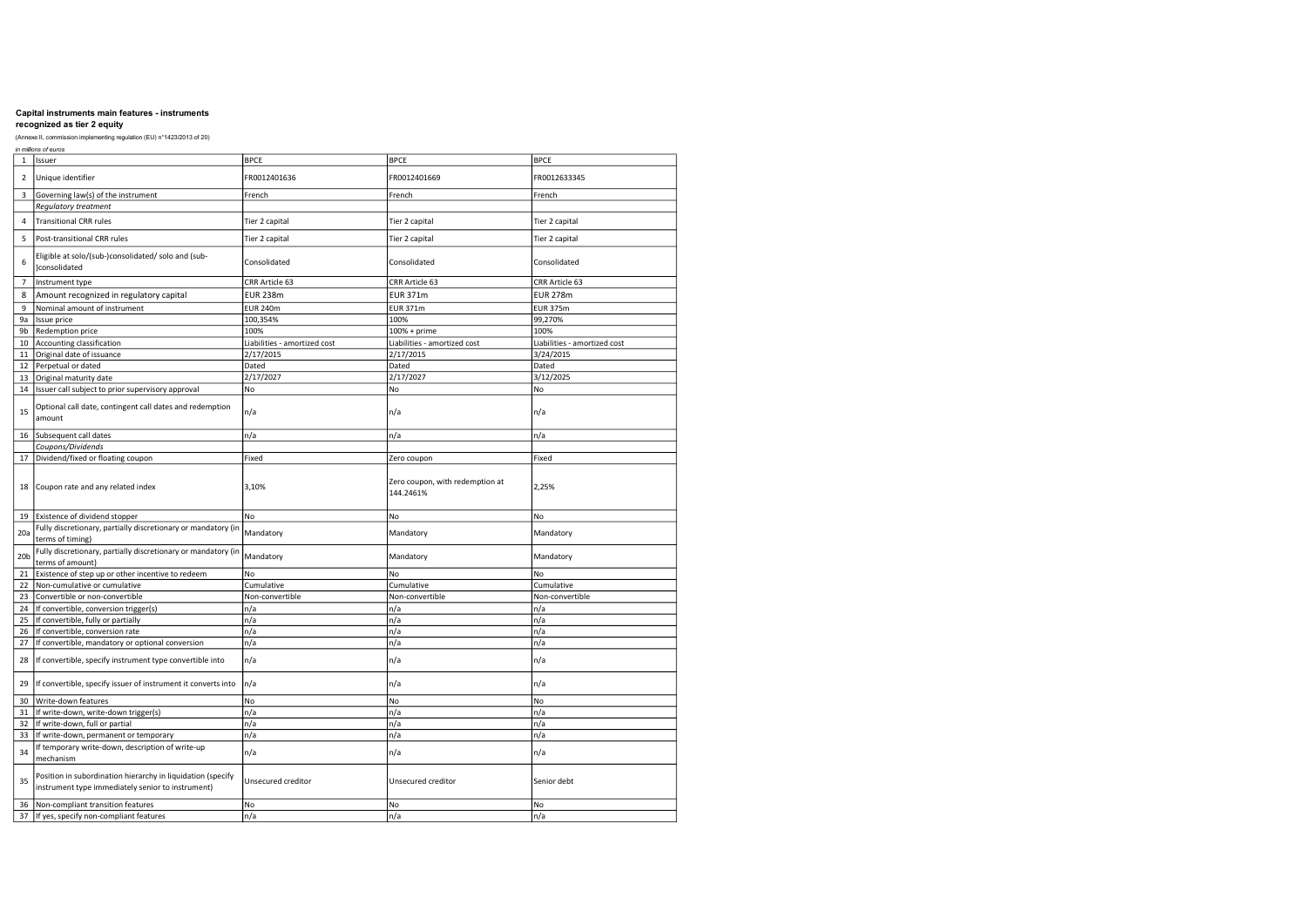|                 | in millions of euros                                                                                             |                              |                              |                              |
|-----------------|------------------------------------------------------------------------------------------------------------------|------------------------------|------------------------------|------------------------------|
| $\,1$           | Issuer                                                                                                           | <b>BPCE</b>                  | <b>BPCE</b>                  | <b>BPCE</b>                  |
| $\overline{2}$  | Unique identifier                                                                                                | FR0012674935                 | FR0012698108                 | FR0012758159                 |
| 3               | Governing law(s) of the instrument                                                                               | French                       | French                       | French                       |
|                 | Regulatory treatment                                                                                             |                              |                              |                              |
| $\overline{4}$  | <b>Transitional CRR rules</b>                                                                                    | Tier 2 capital               | Tier 2 capital               | Tier 2 capital               |
| 5               | Post-transitional CRR rules                                                                                      | Tier 2 capital               | Tier 2 capital               | Tier 2 capital               |
| 6               | Eligible at solo/(sub-)consolidated/ solo and (sub-<br>)consolidated                                             | Consolidated                 | Consolidated                 | Consolidated                 |
| $\overline{7}$  | Instrument type                                                                                                  | CRR Article 63               | CRR Article 63               | CRR Article 63               |
| 8               | Amount recognized in regulatory capital                                                                          | <b>EUR 228m</b>              | <b>EUR 106m</b>              | <b>EUR 110m</b>              |
| 9               | Nominal amount of instrument                                                                                     | USD 270m                     | USD 130m                     | USD 130m                     |
| 9a              | Issue price                                                                                                      | 98%                          | 98,081% and 97,767%          | 100%                         |
| 9b              | Redemption price                                                                                                 | 100%                         | 100%                         | 100%                         |
| 10              | Accounting classification                                                                                        | Liabilities - amortized cost | Liabilities - amortized cost | Liabilities - amortized cost |
| 11              | Original date of issuance                                                                                        | 4/17/2015                    | 4/29/2015                    | 6/01/2015                    |
| 12              | Perpetual or dated                                                                                               | Dated                        | Dated                        | Dated                        |
| 13              | Original maturity date                                                                                           | 4/17/2035                    | 4/17/2035                    | 6/01/2045                    |
| 14              | Issuer call subject to prior supervisory approval                                                                | No                           | No                           | No                           |
| 15              | Optional call date, contingent call dates and redemption<br>amount                                               | n/a                          | n/a                          | n/a                          |
| 16              | Subsequent call dates                                                                                            | n/a                          | n/a                          | n/a                          |
|                 | Coupons/Dividends                                                                                                |                              |                              |                              |
| 17              | Dividend/fixed or floating coupon                                                                                | Fixed                        | Fixed                        | Fixed                        |
| 18              | Coupon rate and any related index                                                                                | 4,625%                       | 4.625%                       | 5,350%                       |
| 19              | Existence of dividend stopper                                                                                    | No                           | No                           | No                           |
| 20a             | Fully discretionary, partially discretionary or mandatory (in<br>terms of timing)                                | Mandatory                    | Mandatory                    | Mandatory                    |
| 20 <sub>b</sub> | Fully discretionary, partially discretionary or mandatory (in<br>terms of amount)                                | Mandatory                    | Mandatory                    | Mandatory                    |
| 21              | Existence of step up or other incentive to redeem                                                                | N <sub>o</sub>               | No                           | No                           |
| 22              | Non-cumulative or cumulative                                                                                     | Cumulative                   | Cumulative                   | Cumulative                   |
| 23              | Convertible or non-convertible                                                                                   | Non-convertible              | Non-convertible              | Non-convertible              |
| 24              | If convertible, conversion trigger(s)                                                                            | n/a                          | n/a                          | n/a                          |
| 25              | If convertible, fully or partially                                                                               | n/a                          | n/a                          | n/a                          |
| 26              | If convertible, conversion rate                                                                                  | n/a                          | n/a                          | n/a                          |
| 27              | If convertible, mandatory or optional conversion                                                                 | n/a                          | n/a                          | n/a                          |
| 28              | If convertible, specify instrument type convertible into                                                         | n/a                          | n/a                          | n/a                          |
| 29              | If convertible, specify issuer of instrument it converts into                                                    | n/a                          | n/a                          | n/a                          |
| 30              | Write-down features                                                                                              | No                           | No                           | No                           |
| 31              | If write-down, write-down trigger(s)                                                                             | n/a                          | n/a                          | n/a                          |
| 32              | If write-down, full or partial                                                                                   | n/a                          | n/a                          | n/a                          |
| 33              | If write-down, permanent or temporary                                                                            | n/a                          | n/a                          | n/a                          |
| 34              | If temporary write-down, description of write-up<br>mechanism                                                    | n/a                          | n/a                          | n/a                          |
| 35              | Position in subordination hierarchy in liquidation (specify<br>instrument type immediately senior to instrument) | Senior debt                  | Senior debt                  | Senior debt                  |
| 36              | Non-compliant transition features                                                                                | No                           | No                           | No                           |
| 37              | If yes, specify non-compliant features                                                                           | n/a                          | n/a                          | n/a                          |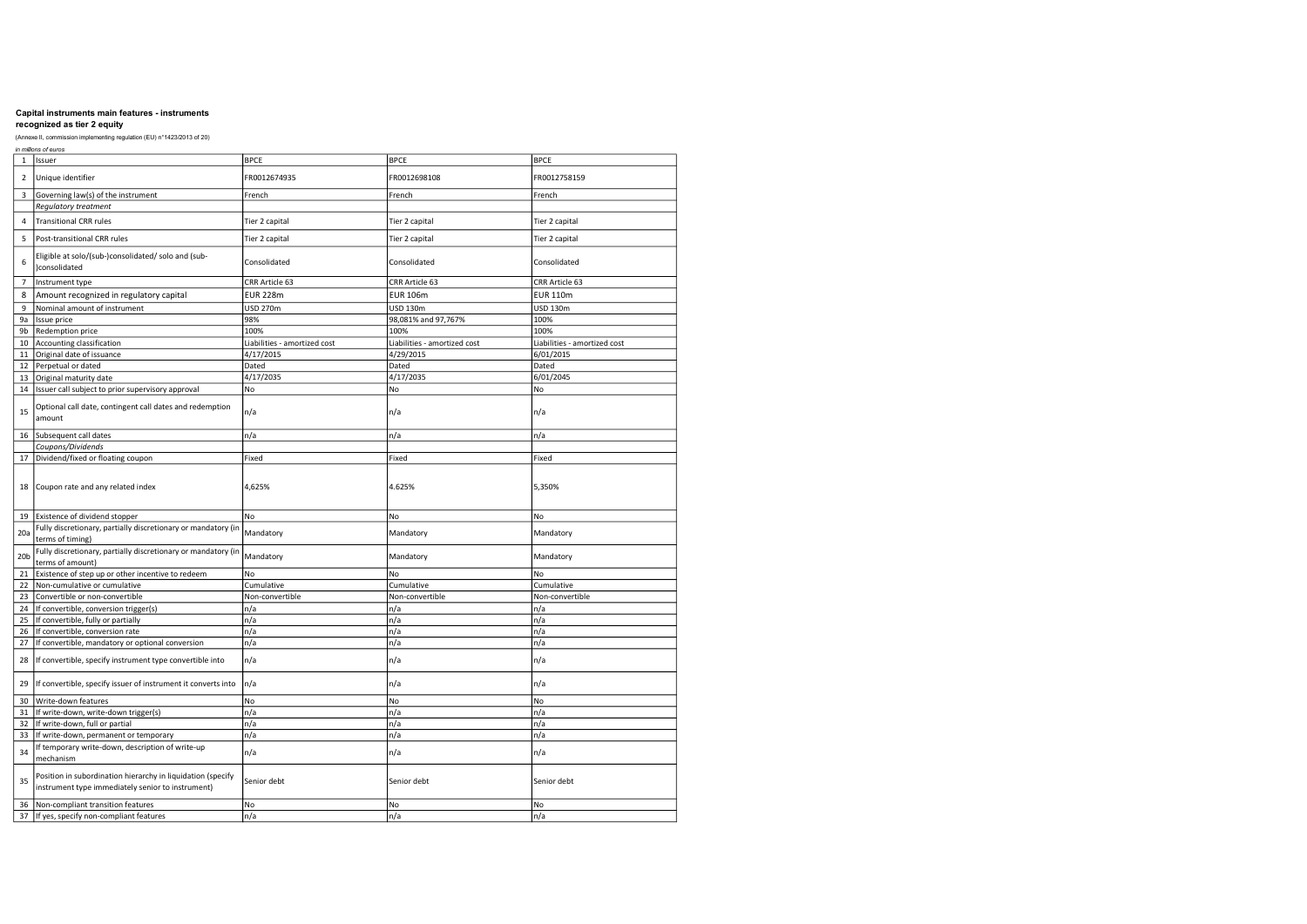## recognized as tier 2 equity

|                         | in millions of euros                                                                                             |                              |                                                                              |                              |                              |
|-------------------------|------------------------------------------------------------------------------------------------------------------|------------------------------|------------------------------------------------------------------------------|------------------------------|------------------------------|
| $\mathbf{1}$            | Issuer                                                                                                           | <b>BPCE</b>                  | <b>BPCE</b>                                                                  | <b>BPCE</b>                  | <b>BPCE</b>                  |
| $\overline{2}$          | Unique identifier                                                                                                | FR0012971059                 | FR0013063385                                                                 | JP525021BFC9                 | JP525021EFC3                 |
| $\overline{\mathbf{3}}$ | Governing law(s) of the instrument                                                                               | French                       | French                                                                       | Japanese                     | Japanese                     |
|                         | Regulatory treatment                                                                                             |                              |                                                                              |                              |                              |
| $\overline{4}$          | <b>Transitional CRR rules</b>                                                                                    | Tier 2 capital               | Tier 2 capital                                                               | Tier 2 capital               | Tier 2 capital               |
| 5                       | Post-transitional CRR rules                                                                                      | Tier 2 capital               | Tier 2 capital                                                               | Tier 2 capital               | Tier 2 capital               |
| 6                       | Eligible at solo/(sub-)consolidated/ solo and (sub-<br>consolidated                                              | Consolidated                 | Consolidated                                                                 | Consolidated                 | Consolidated                 |
| $\overline{7}$          | Instrument type                                                                                                  | CRR Article 63               | CRR Article 63                                                               | CRR Article 63               | CRR Article 63               |
| 8                       | Amount recognized in regulatory capital                                                                          | EUR 39m                      | <b>EUR 750m</b>                                                              | <b>EUR 170m</b>              | EUR 3m                       |
| 9                       | Nominal amount of instrument                                                                                     | CHF 50m                      | <b>EUR 750m</b>                                                              | JPY 25,100m                  | JPY 500m                     |
| 9a                      | Issue price                                                                                                      | 100%                         | 99,5670%                                                                     | 100,0000%                    | 100%                         |
| 9b                      | Redemption price                                                                                                 | 100%                         | 100%                                                                         | 100%                         | 100%                         |
| 10                      | Accounting classification                                                                                        | Liabilities - amortized cost | Liabilities - amortized cost                                                 | Liabilities - amortized cost | Liabilities - amortized cost |
| 11                      | Original date of issuance                                                                                        | 9/29/2015                    | 11/30/2015                                                                   | 12/11/2015                   | 12/11/2015                   |
| 12                      | Perpetual or dated                                                                                               | Dated                        | Dated                                                                        | Dated                        | Dated                        |
| 13                      | Original maturity date                                                                                           | 9/29/2025                    | 11/30/2027                                                                   | 12/11/2025                   | 12/11/2025                   |
| 14                      | Issuer call subject to prior supervisory approval                                                                | No                           | Yes                                                                          | No                           | No                           |
| 15                      | Optional call date, contingent call dates and redemption<br>amount                                               | n/a                          | 11/30/2022 at par                                                            | n/a                          | n/a                          |
| 16                      | Subsequent call dates                                                                                            | n/a                          | No                                                                           | n/a                          | n/a                          |
|                         | Coupons/Dividends                                                                                                |                              |                                                                              |                              |                              |
| 17                      | Dividend/fixed or floating coupon                                                                                | Fixed                        | Fixed then floating                                                          | Fixed                        | Floating                     |
| 18                      | Coupon rate and any related index                                                                                | 1,934%                       | 2.75% per year until november 30, 2022<br>then rate € Mid-Swap 5 ans + 2.37% | 2,263%                       | JPY Libor 3 M + 1.80%        |
|                         | 19 Existence of dividend stopper                                                                                 | No                           | No                                                                           | No                           | No                           |
| 20a                     | Fully discretionary, partially discretionary or mandatory (in<br>terms of timing)                                | Mandatory                    | Mandatory                                                                    | Mandatory                    | Mandatory                    |
| 20 <sub>b</sub>         | Fully discretionary, partially discretionary or mandatory (in<br>terms of amount)                                | Mandatory                    | Mandatory                                                                    | Mandatory                    | Mandatory                    |
| 21                      | Existence of step up or other incentive to redeem                                                                | No                           | No                                                                           | No                           | No                           |
| 22                      | Non-cumulative or cumulative                                                                                     | Cumulative                   | Cumulative                                                                   | Cumulative                   | Cumulative                   |
| 23                      | Convertible or non-convertible                                                                                   | Non-convertible              | Non-convertible                                                              | Non-convertible              | Non-convertible              |
| 24                      | If convertible, conversion trigger(s)                                                                            | n/a                          | n/a                                                                          | n/a                          | n/a                          |
| 25                      | If convertible, fully or partially                                                                               | n/a                          | n/a                                                                          | n/a                          | n/a                          |
| 26                      | If convertible, conversion rate                                                                                  | n/a                          | n/a                                                                          | n/a                          | n/a                          |
| 27                      | If convertible, mandatory or optional conversion                                                                 | n/a                          | n/a                                                                          | n/a                          | n/a                          |
| 28                      | If convertible, specify instrument type convertible into                                                         | n/a                          | n/a                                                                          | n/a                          | n/a                          |
| 29                      | If convertible, specify issuer of instrument it converts into                                                    | n/a                          | n/a                                                                          | n/a                          | n/a                          |
| 30                      | Write-down features                                                                                              | No                           | No                                                                           | No                           | No                           |
| 31                      | If write-down, write-down trigger(s)                                                                             | n/a                          | n/a                                                                          | n/a                          | n/a                          |
| 32                      | If write-down, full or partial                                                                                   | n/a                          | n/a                                                                          | n/a                          | n/a                          |
| 33                      | If write-down, permanent or temporary                                                                            | n/a                          | n/a                                                                          | n/a                          | n/a                          |
| 34                      | If temporary write-down, description of write-up<br>mechanism                                                    | n/a                          | n/a                                                                          | n/a                          | n/a                          |
| 35                      | Position in subordination hierarchy in liquidation (specify<br>instrument type immediately senior to instrument) | Senior debt                  | Senior debt                                                                  | Senior debt                  | Senior debt                  |
| 36                      | Non-compliant transition features                                                                                | No                           | No                                                                           | No                           | No                           |
| 37                      | If yes, specify non-compliant features                                                                           | n/a                          | n/a                                                                          | n/a                          | n/a                          |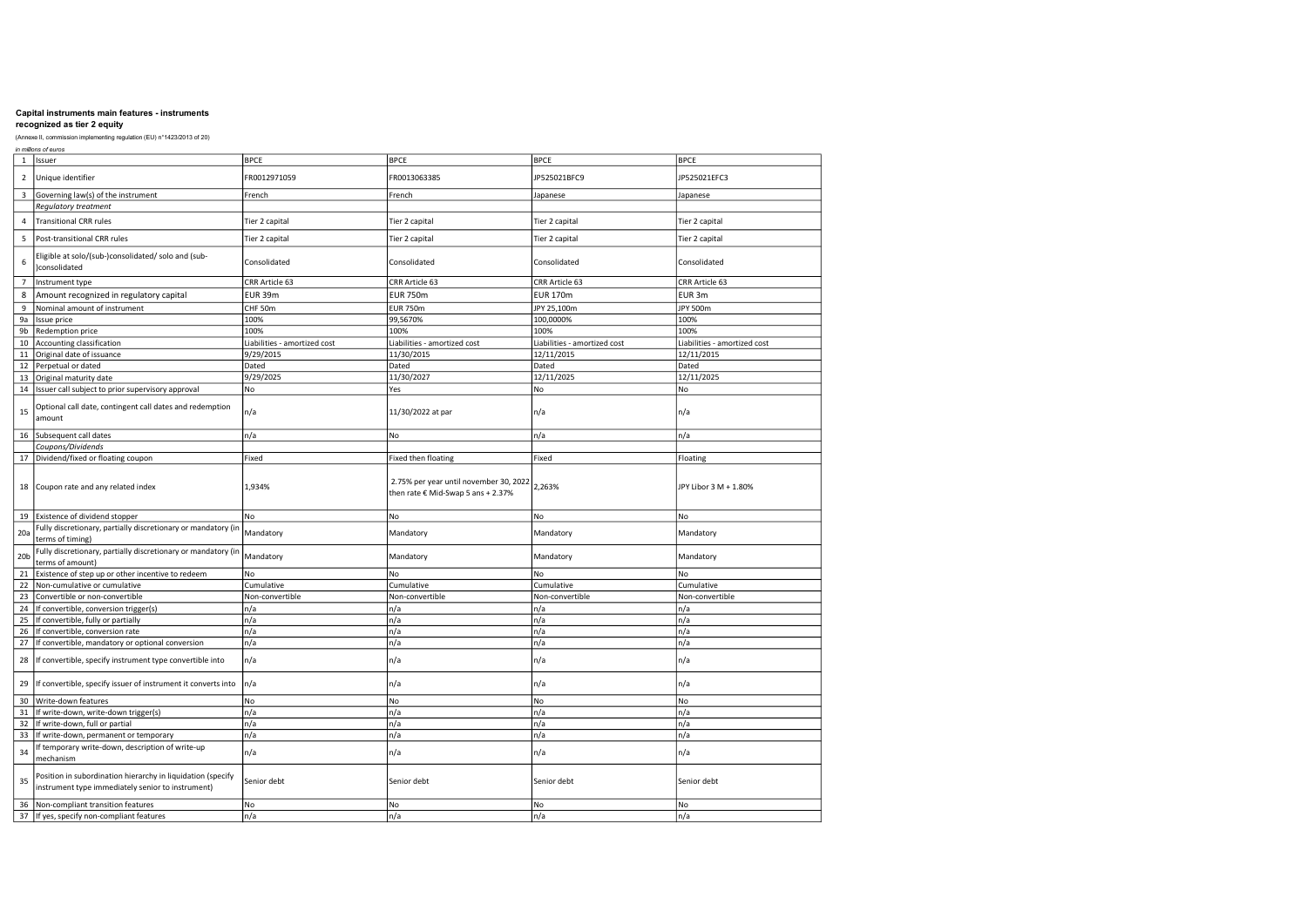|                 | in millions of euros                                                                                             |                                                                         |                              |                                             |                              |
|-----------------|------------------------------------------------------------------------------------------------------------------|-------------------------------------------------------------------------|------------------------------|---------------------------------------------|------------------------------|
| $\,1\,$         | Issuer                                                                                                           | <b>BPCE</b>                                                             | <b>BPCE</b>                  | <b>BPCE</b>                                 | <b>BPCE</b>                  |
| $\overline{2}$  | Unique identifier                                                                                                | FR0013135050                                                            | FR0013137791                 | 144A: US05578QAE35 / Reg S:<br>US05578UAE47 | FR0013162591                 |
| 3               | Governing law(s) of the instrument                                                                               | French                                                                  | French                       | New York State                              | French                       |
|                 | Regulatory treatment                                                                                             |                                                                         |                              |                                             |                              |
| $\overline{a}$  | <b>Transitional CRR rules</b>                                                                                    | Tier 2 capital                                                          | Tier 2 capital               | Tier 2 capital                              | Tier 2 capital               |
| 5               | Post-transitional CRR rules                                                                                      | Tier 2 capital                                                          | Tier 2 capital               | Tier 2 capital                              | Tier 2 capital               |
| 6               | Eligible at solo/(sub-)consolidated/ solo and (sub-<br>)consolidated                                             | Consolidated                                                            | Consolidated                 | Consolidated                                | Consolidated                 |
| $\overline{7}$  | Instrument type                                                                                                  | CRR Article 63                                                          | CRR Article 63               | CRR Article 63                              | CRR Article 63               |
| 8               | Amount recognized in regulatory capital                                                                          | EUR 60m                                                                 | <b>EUR 127m</b>              | <b>EUR 602m</b>                             | <b>EUR 169m</b>              |
| 9               | Nominal amount of instrument                                                                                     | EUR 60m                                                                 | <b>USD 150m</b>              | <b>USD 750m</b>                             | <b>USD 200m</b>              |
| 9a              | Issue price                                                                                                      | 100%                                                                    | 100%                         | 99.995%                                     | 98.270%                      |
| 9b              | Redemption price                                                                                                 | 100%                                                                    | 100%                         | 100%                                        | 100%                         |
| 10              | Accounting classification                                                                                        | Liabilities - amortized cost                                            | Liabilities - amortized cost | Liabilities - amortized cost                | Liabilities - amortized cost |
| 11              | Original date of issuance                                                                                        | 03/17/2016                                                              | 03/17/2016                   | 04/01/2016                                  | 05/03/2016                   |
| 12              | Perpetual or dated                                                                                               | Dated                                                                   | Dated                        | Dated                                       | Dated                        |
| 13              | Original maturity date                                                                                           | 03/17/2031                                                              | 03/17/2036                   | 04/01/2026                                  | 05/03/2046                   |
| 14              | Issuer call subject to prior supervisory approval                                                                | No                                                                      | No                           | No                                          | No                           |
|                 |                                                                                                                  |                                                                         |                              |                                             |                              |
| 15              | Optional call date, contingent call dates and redemption<br>amount                                               | n/a                                                                     | n/a                          | n/a                                         | n/a                          |
|                 | 16 Subsequent call dates                                                                                         | n/a                                                                     | n/a                          | n/a                                         | n/a                          |
|                 | Coupons/Dividends                                                                                                |                                                                         |                              |                                             |                              |
|                 | 17 Dividend/fixed or floating coupon                                                                             | <b>Fixed then floating</b>                                              | Fixed                        | Fixed                                       | Fixed                        |
| 18              | Coupon rate and any related index                                                                                | Fixed rate 4% during 2 years then<br>floating rate Euribor 6 M + 2.06%. | 5.70%                        | 4.875%                                      | 5.875%                       |
| 19              | Existence of dividend stopper                                                                                    | No                                                                      | No                           | No                                          | No                           |
| 20a             | Fully discretionary, partially discretionary or mandatory (in<br>terms of timing)                                | Mandatory                                                               | Mandatory                    | Mandatory                                   | Mandatory                    |
| 20 <sub>b</sub> | Fully discretionary, partially discretionary or mandatory (in<br>terms of amount)                                | Mandatory                                                               | Mandatory                    | Mandatory                                   | Mandatory                    |
| 21              | Existence of step up or other incentive to redeem                                                                | No                                                                      | No                           | No                                          | No                           |
| 22              | Non-cumulative or cumulative                                                                                     | Cumulative                                                              | Cumulative                   | Cumulative                                  | Cumulative                   |
| 23              | Convertible or non-convertible                                                                                   | Non-convertible                                                         | Non-convertible              | Non-convertible                             | Non-convertible              |
| 24              | If convertible, conversion trigger(s)                                                                            | n/a                                                                     | n/a                          | n/a                                         | n/a                          |
| 25              | If convertible, fully or partially                                                                               | n/a                                                                     | n/a                          | n/a                                         | n/a                          |
| 26              | If convertible, conversion rate                                                                                  | n/a                                                                     | n/a                          | n/a                                         | n/a                          |
| 27              | If convertible, mandatory or optional conversion                                                                 | n/a                                                                     | n/a                          | n/a                                         | n/a                          |
| 28              | If convertible, specify instrument type convertible into                                                         | n/a                                                                     | n/a                          | n/a                                         | n/a                          |
| 29              | If convertible, specify issuer of instrument it converts into                                                    | n/a                                                                     | n/a                          | n/a                                         | n/a                          |
| 30              | Write-down features                                                                                              | No                                                                      | No                           | No                                          | No                           |
| 31              | If write-down, write-down trigger(s)                                                                             | n/a                                                                     | n/a                          | n/a                                         | n/a                          |
| 32              | If write-down, full or partial                                                                                   | n/a                                                                     | n/a                          | n/a                                         | n/a                          |
| 33              | If write-down, permanent or temporary                                                                            | n/a                                                                     | n/a                          | n/a                                         | n/a                          |
| 34              | If temporary write-down, description of write-up<br>mechanism                                                    | n/a                                                                     | n/a                          | n/a                                         | n/a                          |
| 35              | Position in subordination hierarchy in liquidation (specify<br>instrument type immediately senior to instrument) | Senior debt                                                             | Senior debt                  | Senior debt                                 | Senior debt                  |
| 36              | Non-compliant transition features                                                                                | No                                                                      | No                           | No                                          | <b>No</b>                    |
|                 | 37 If yes, specify non-compliant features                                                                        | n/a                                                                     | n/a                          | n/a                                         | n/a                          |